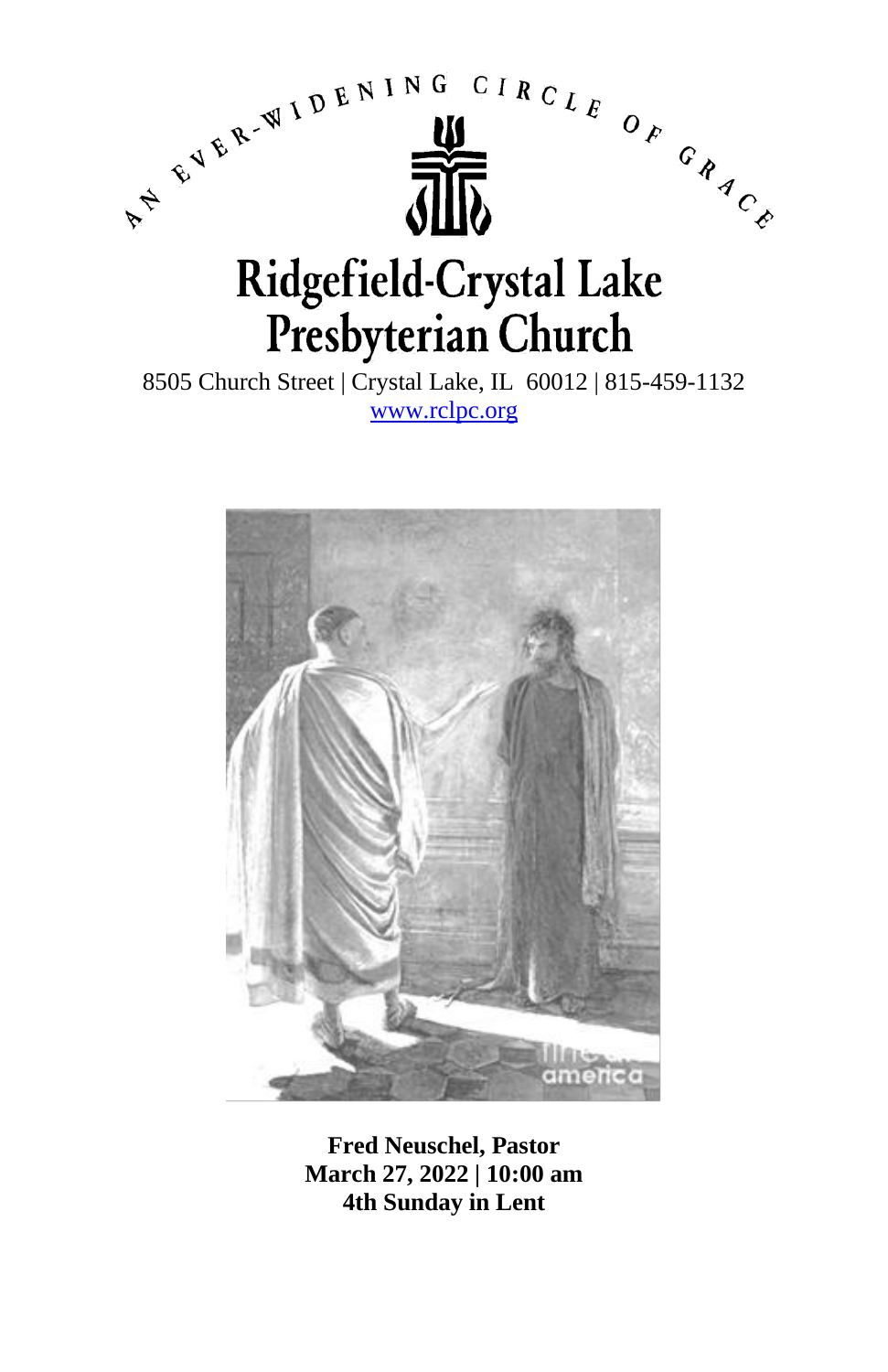## **We Gather in Grace**

*A "+" indicates all are invited to stand in either body or spirit. Reminders: Our worship service is being livestreamed and is on Zoom.*

WORDS OF WELCOME

PRELUDE JESUS, WE ARE HERE GTG 392

+ENTER THE PASSION McFee & Bell

**Enter. Enter the passion. Enter the place we belong, not just looking on. For this is our passion. Enter the passion.**

**Enter. Enter the passion. Enter the place we belong, not just looking on. For this is our passion. Enter the passion. Enter the story. Enter the passion. Enter His passion.**

+CALL TO WORSHIP (PS 145 10-13)

- One: All your works shall give thanks to you, O LORD, and all your faithful shall bless you.
- **All: They shall speak of the glory of your kingdom, and tell of your power, to make known to all people your mighty deeds, and the glorious splendor of your kingdom. Your kingdom is an everlasting kingdom, and your dominion endures throughout all generations**.

+LIFT UP YE HEADS, YE MIGHTY GATES GTG 93

+ PRAYER OF CONFESSION

- **A: Before God, with the people of God, we confess to turning away from God in the ways we wound our lives, the lives of others and the life of the world**
- **B: May God forgive you; Christ renew you, and the Spirit enable you to grow**.

*Repeat in reverse.*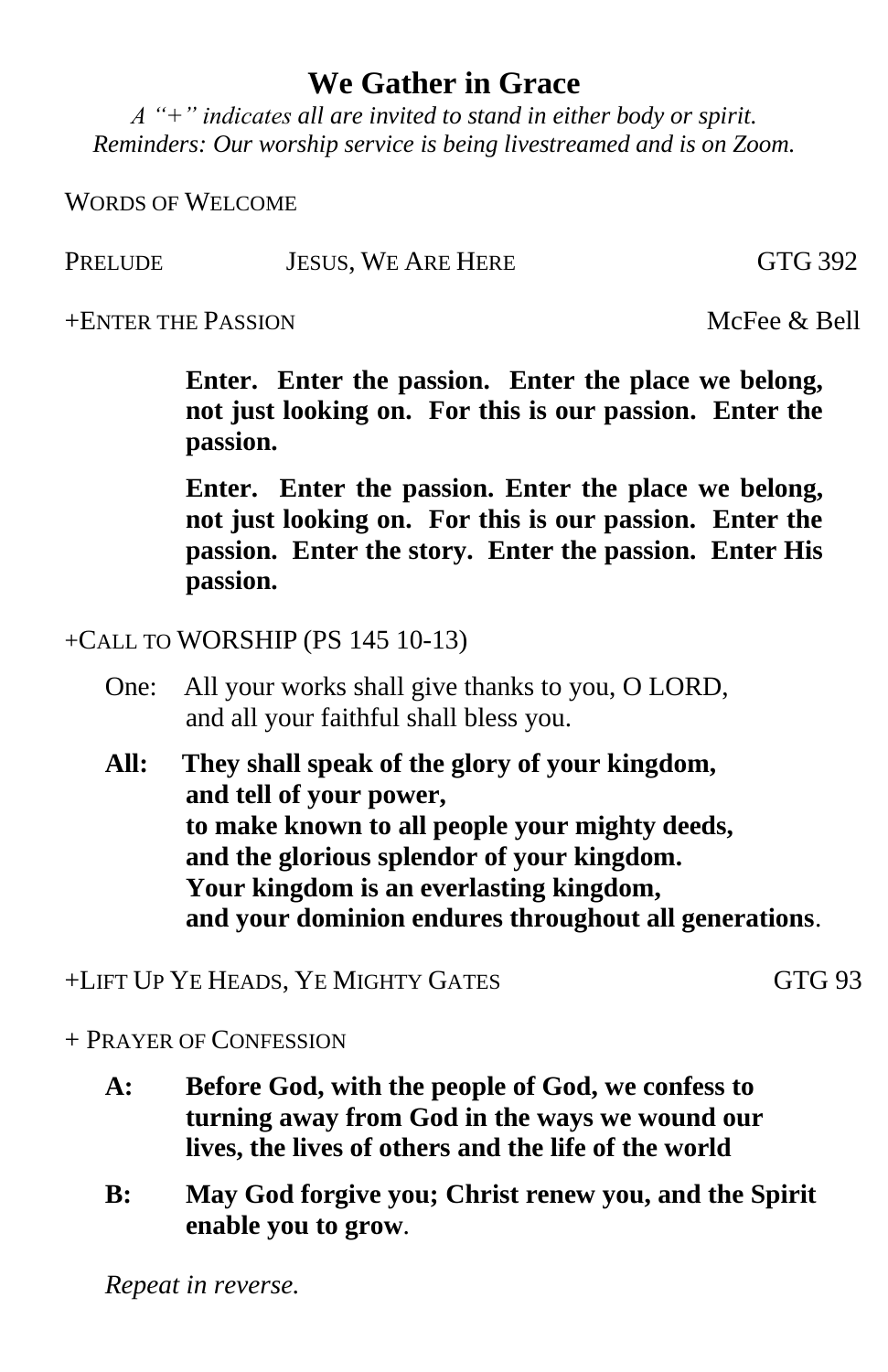## **Kyrie Eleison. Kyrie Eleison. Kyrie Eleison. Kyrie Eleison**.

+ PASSING OF THE PEACE

Know this: you can open your eyes and see with your heart, at any moment, no matter how hesitant you have been. You are forgiven and freed, encouraged and loved by a God who wants you to live fully. Let us enter the passion of Christ, and pass the peace of Christ with each other.

+ REACH OUT YOUR HANDS IN PEACE Lucy Smith

**Reach out your hand in peace Reach out your hand in peace. Reach out your hand in peace. In return you'll feel God's love.**

## **WE GROW IN GRACE**

| <b>WEE WORSHIP</b> |                    |                    |
|--------------------|--------------------|--------------------|
| SCRIPTURE          |                    | John 18: 28-40     |
| ANTHEM:            | Ukrainian Alleluia | Craig Courtney     |
| MESSAGE            | "What is Truth?"   | Rev. Fred Neuschel |

PRAYERS OF THANKSGIVING AND THE LORD'S PRAYER

**Our Father, who art in heaven, hallowed be thy name. Thy kingdom come, thy will be done, on earth as it is in heaven. Give us this day our daily bread; and forgive us our debts, as we forgive our debtors; and lead us not into temptation but deliver us from evil. For thine is the kingdom, and the power, and the glory, forever. Amen.**

OFFERING: DON'T BE AFRAID Iona Community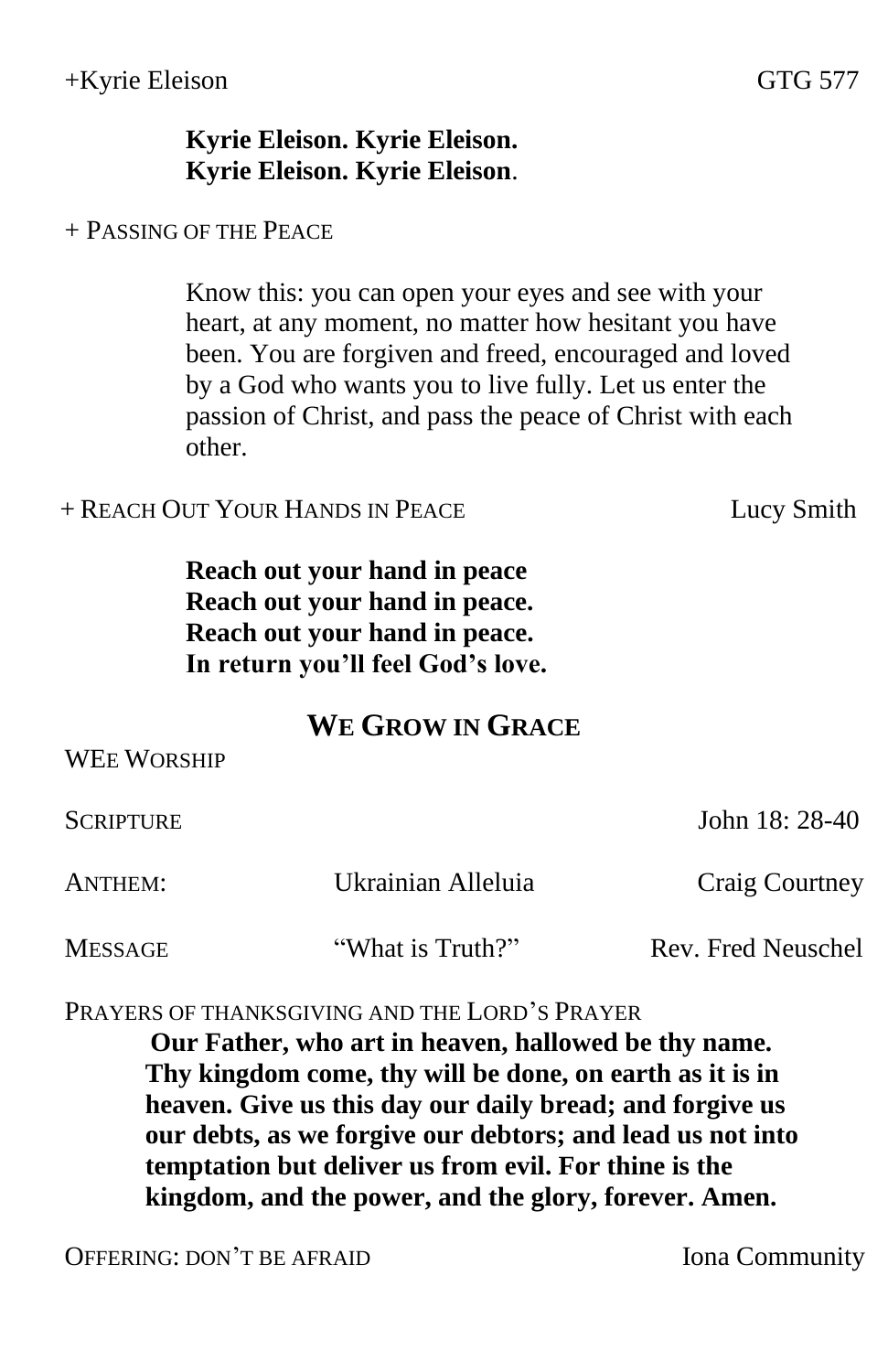### PRAYER OF DEDICATION

#### +FAITH BEGINS BY LETTING GO GTG 684

## **WE GO IN GRACE**

### +SENDING

+DOXOLOGY Lenten Doxology Kathryn Hodges

Praise God, from whom all blessings flow; praise God, all creatures here below; praise God above, ye heavenly host; praise Father, Son, and Holy Ghost. Amen. Amen. Amen. Amen.

*We gather in grace, we grow in grace, we go in grace… The journey continues in an ever-widening circle of grace.*

──────

Music Leaders: Anthony Jay Houston and Scott Iddings Accompanists: Ann Legg and Mike Griswold Technical Director: Steve Connell



*Visit Our Welcome Page… [rclpc.org/welcomeToRCLPC.html](http://rclpc.org/welcomeToRCLPC.html)*

©CCLI LICENSE #1857579 | USED BY PERMISSION. ©OneLicense.Net License #A-708421 | Used by permission. ©Christian Copyright Solutions (CCS) License #13561 | Used by permission.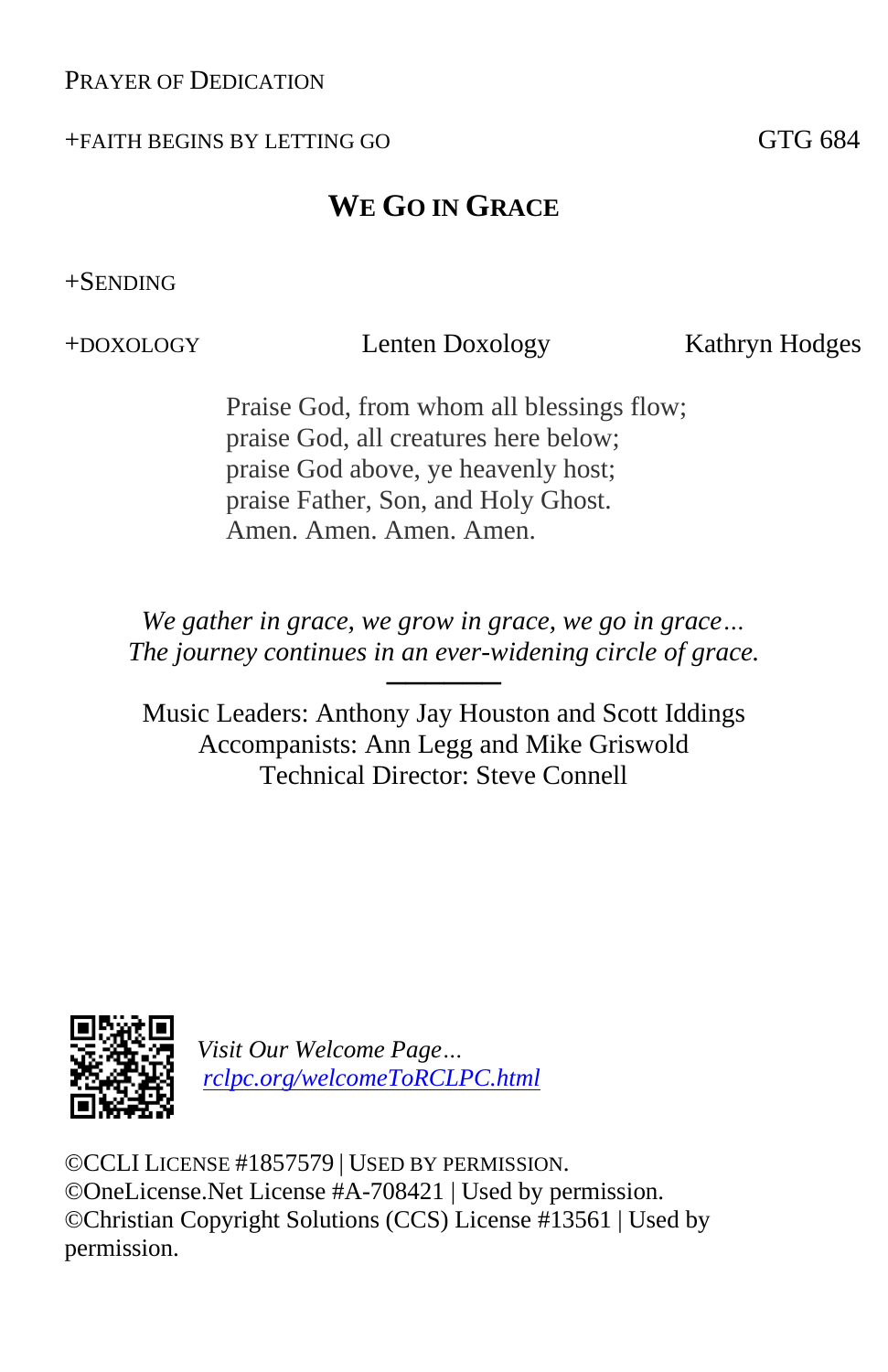# Hymn 93: Lift Up Your Heads, Ye Mighty Gates

Lift up your heads, ye mighty gates; behold the King of glory waits; the King of kings is drawing near; the Savior of the world is here.

Fling wide the portals of your heart; make it a temple, set apart from earthly use for heaven's employ, adorned with prayer and love and joy.

Redeemer, come! I open wide my heart to thee; here, Lord, abide. Let me thy inner presence feel; thy grace and love in me reveal.